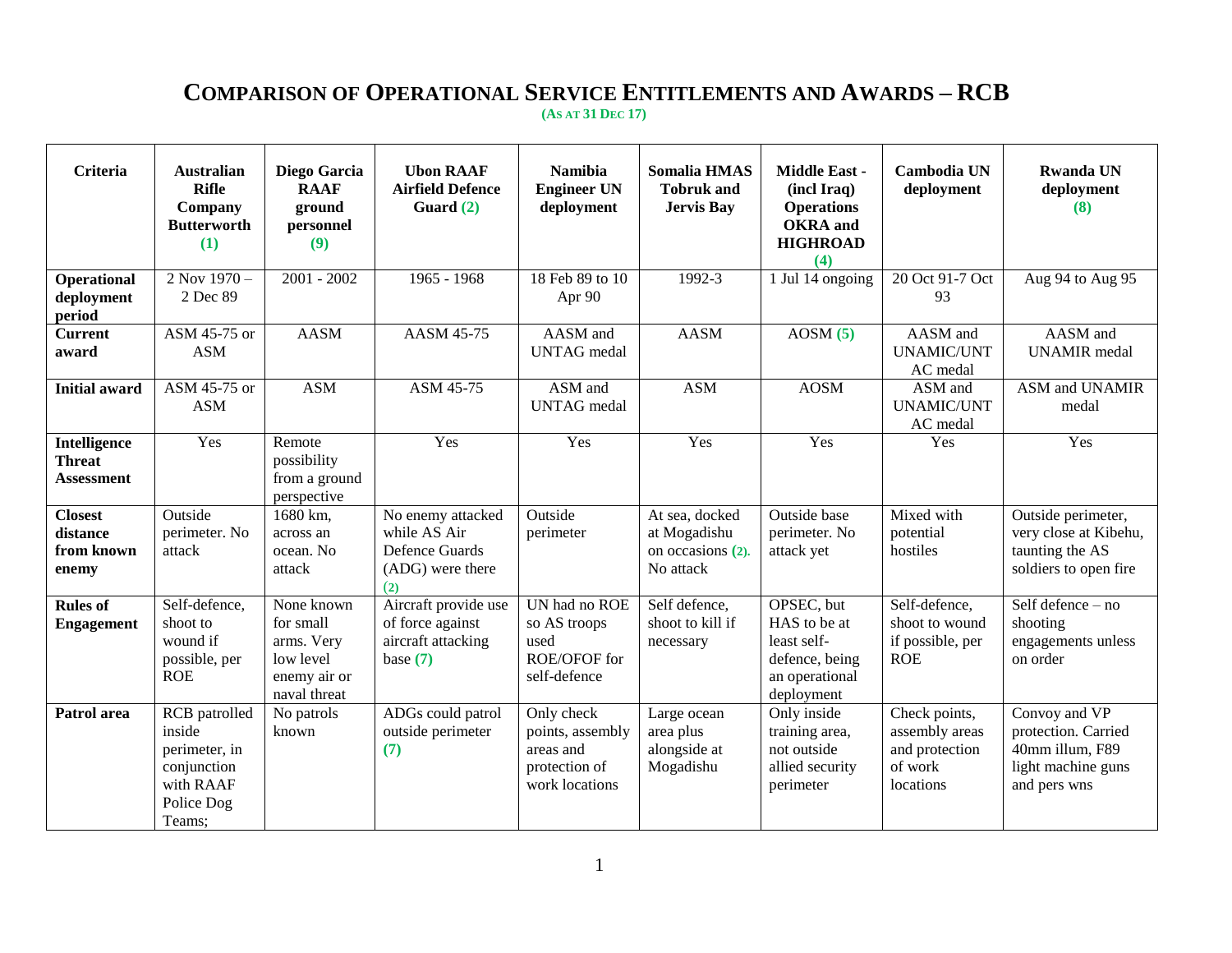| <b>RAAF</b> and<br><b>RAN</b><br>Aircraft | permission<br>could be given<br>by RAAF<br>Base<br>Commander to<br>patrol outside<br>Fighters were<br>the prime<br>IADS asset;<br>tasked to stay | Provide air<br>defence of<br>Diego Garcia<br>base and        | Limited to Thai<br>airspace providing<br>air defense for the<br><b>USAF</b> attack   | No. One RAAF<br>officer on<br>ground duties.                                    | N/A. Ships self-<br>protect and<br>achieve mutual<br>protection with                                               | RAAF acft<br>conducting<br>strike missions,<br>EW, refueling                                                                                     | 6 Army helos in<br>support<br>(armed?) Helos<br>had an armed                    | No combat acft. Med<br>pers only                                                  |
|-------------------------------------------|--------------------------------------------------------------------------------------------------------------------------------------------------|--------------------------------------------------------------|--------------------------------------------------------------------------------------|---------------------------------------------------------------------------------|--------------------------------------------------------------------------------------------------------------------|--------------------------------------------------------------------------------------------------------------------------------------------------|---------------------------------------------------------------------------------|-----------------------------------------------------------------------------------|
|                                           | out of Thai<br>airspace<br>unless cleared.<br>Maintained<br>flight in<br>Singapore.<br>Acft<br>conducted<br>patrols over<br>Indian Ocean.        | transiting<br>through it                                     | aircraft and<br>bombers $(7)$                                                        |                                                                                 | other warships                                                                                                     | and logistic<br>support                                                                                                                          | protection/QRF<br>platoon in base<br>loc                                        |                                                                                   |
| <b>Expectation</b><br>of casualties       | Possible, and<br>planned for.<br>Combat<br>medics in<br>RCB, with<br>backup from<br>RAAF & local<br>hospitals. 3<br>Fatal NBCAS.                 | No. Base<br>medical<br>facilities<br>available. Nil<br>fatal | Possible. Base<br><b>USAF</b> and Thai<br>medical facilities<br>available. Nil fatal | Possible,<br>including mines.<br>Nil fatal                                      | Possible.<br><b>HMAS</b> Tobruk<br>had an<br>embarked<br>medical team<br>with surgical<br>capability. Nil<br>fatal | Possible, and<br>planned for.<br>Entire<br>deployable fd<br>hosp is<br>deployed in loc<br>with strategic<br>medevac as for<br>MEAO. Nil<br>fatal | Possible. Prime<br>role was to prov<br>comms spt for<br>UN troops. Nil<br>fatal | Possible. Prime role<br>was to prov med spt<br>for UN troops. Nil<br>fatal        |
| Weapons<br>issued                         | Full<br>complement<br>of rifle<br>company<br>weapons                                                                                             | Normal small<br>arms for air<br>crew                         | Small arms (rifle<br>and pistols)                                                    | Personal small<br>arms only $-$<br>pistol, SLR and<br>7.62mm Bren<br><b>LMG</b> | Pistols,<br>shotguns, rifles<br>and 50cal<br>machine guns                                                          | Multiple by<br>both AS and<br>Iraqi Army<br>(Brigade level<br>weapons),<br>including anti-<br>armour                                             | Pers wpns. Inf<br>coy carried rfl<br>and F89 light<br>machine guns.             | Pers wpns. Inf coy<br>carried rfl and F89<br>light machine guns.<br>Thee M113A1s. |
| <b>Ammunition</b>                         | Live<br>ammunition<br>all weapons (1)                                                                                                            | Gnd staff<br>believed to be<br>unarmed<br>$(TBC)$ .          | Live (small arms<br>only)                                                            | Live (small<br>arms only)                                                       | Live per above                                                                                                     | Live per above                                                                                                                                   | Live per above                                                                  | Live. Nil explosive                                                               |
| Within range                              | $Yes - mortars$ ,                                                                                                                                | N <sub>o</sub>                                               | No evidence of any                                                                   | South African                                                                   | Possibly. Pirates                                                                                                  | $Yes - mortars$ ,                                                                                                                                | $Yes - mortars$ ,                                                               | $Yes - mortars, small$                                                            |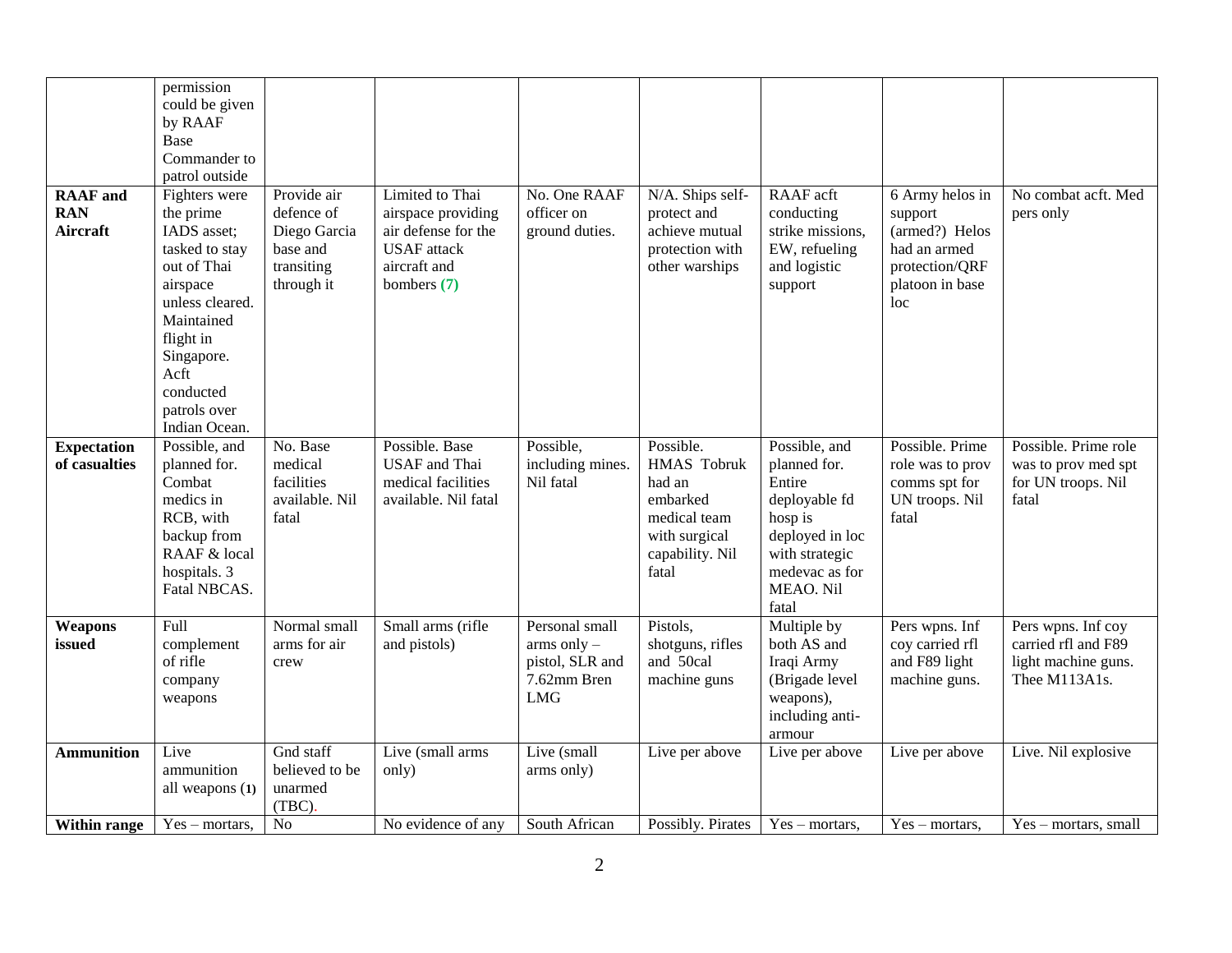| of enemy                                                | small arms &                                                                          |                            | attacks involving                                                       | Defence Force                                                                                                                     | carried RPGs,                           | small arms, MG                                           | mines, small                                          | arms, RPG/SPG 9,                                                                         |
|---------------------------------------------------------|---------------------------------------------------------------------------------------|----------------------------|-------------------------------------------------------------------------|-----------------------------------------------------------------------------------------------------------------------------------|-----------------------------------------|----------------------------------------------------------|-------------------------------------------------------|------------------------------------------------------------------------------------------|
| weapons                                                 | explosives                                                                            |                            | Australians (7)                                                         | (who were not<br>"enemy",<br>intimidated AS<br>troops by firing<br>near them,<br>holing vehicles<br>deliberately at<br>least once | small arms and<br>up to 12.7.mm<br>DshK | up to 12.7 mm<br>DshK &<br>explosives                    | arms $\&$<br>explosives                               | MGs to 12.7mm<br>DshK and machetes                                                       |
| Reinforceme<br>nts<br>considered                        | Yes, to<br>battalion<br>strength $(6)$                                                | No                         | No (Ubon had Thai<br>and USAF defences<br>incl MG bunkers)              | No. Part of a<br>UN force that<br>included<br>civilians                                                                           | Yes                                     | Yes. Operation<br>OCRA is a<br>substantial<br>deployment | Yes. Part of a<br>larger UN force.                    | Other UN elements                                                                        |
| Combat<br>engagements                                   | Yes, by<br>Malaysian<br>army and<br>police. Some<br>green on blue                     | $\overline{No}$            | No evidence of any<br>involving RAAF<br>(7)                             | No. "Not a shot<br>fired".                                                                                                        | $\overline{No}$                         | Not yet                                                  | None known                                            | Kibehu came close.<br>AS fired no shots and<br>were not fired upon<br>(no AS troops hit) |
| <b>Casualties</b><br>known after<br>deployment          | Nil from<br>enemy, but at<br>three Fatal<br>NBCAS and<br>many injured<br><b>NBCAS</b> | Nil                        | No evidence of any.<br>NVA sappers<br>attacked in 1970<br>after AS left | None                                                                                                                              | Nil                                     | None yet                                                 | Some NBCas.<br>Nil killed.                            | Nil Battle Cas                                                                           |
| <b>Allied</b><br>casualties<br>within 50<br>kilometers  | Yes $(3)$                                                                             | Nil                        | No evidence of any                                                      | Possibly other<br>UN troops                                                                                                       | N <sub>o</sub>                          | Yes-Iraqi<br>Army fighting<br><b>ISIL</b>                | Probable, UN<br>casualties, if<br>any, not known      | Large numbers of<br>neutrals murdered                                                    |
| <b>Allied</b><br>casualties<br>within 100<br>kilometers | Yes $(3)$                                                                             | Nil                        | No evidence of any                                                      | Possibly other<br>UN troops                                                                                                       | $\overline{No}$                         | $Yes - Iraqi$<br>Army fighting<br><b>ISIL</b>            | Probable, UN<br>casualties if any,<br>not known       | Large numbers of<br>neutrals murdered                                                    |
| <b>Enemy</b><br>casualties<br>within 50<br>kilometers   | Yes $(3)$                                                                             | Nil                        | No evidence of any                                                      | Not yet<br>identified                                                                                                             | N <sub>o</sub>                          | Yes                                                      | Probable,<br>depending on<br>definition of<br>"enemy" | Probably, but not<br>caused by AS troops                                                 |
| <b>Enemy</b><br>casualties<br>within 100<br>kilometers  | Yes $(3)$                                                                             | Nil                        | No evidence of any                                                      | $\overline{\text{Not}}$ yet<br>identified                                                                                         | N <sub>o</sub>                          | Yes                                                      | Probable,<br>depending on<br>definition of<br>"enemy" | Probably, but not<br>caused by AS troops                                                 |
| <b>WILL</b><br>completed                                | Yes                                                                                   | Has to be $-$<br>they were | Has to be $-$ they<br>were deployed on                                  | <b>Standard UN</b><br>deployment                                                                                                  | Yes                                     | Yes                                                      | Yes                                                   | Yes                                                                                      |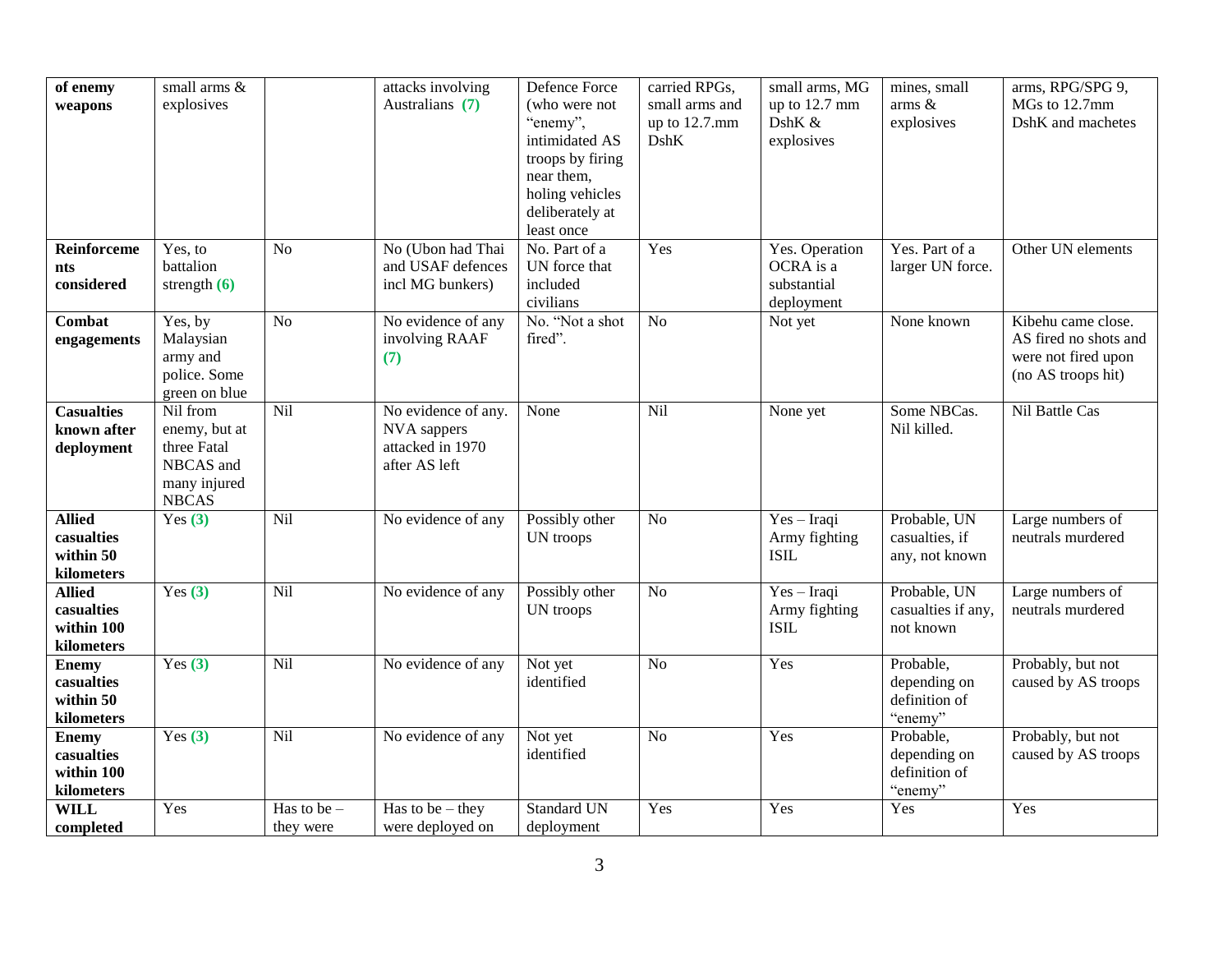| before              |                    | deployed on     | overseas service       | procedure         |                   |                         |                   |                       |
|---------------------|--------------------|-----------------|------------------------|-------------------|-------------------|-------------------------|-------------------|-----------------------|
| deployment          |                    | overseas        |                        |                   |                   |                         |                   |                       |
|                     |                    | service         |                        |                   |                   |                         |                   |                       |
| <b>Primary task</b> | Protect RAAF       | Protect RAAF    | Protect RAAF           | Supervise the     | Provide logistic  | Train Iraqi 206         | Provide comms     | Med elm to provide    |
|                     | aircraft, other    | aircraft, other | aircraft, other assets | return of         | (incl healthcare) | Corps; self-            | spt to            | med spt to UN force.  |
|                     | assets and         | assets and      | and personnel          | refugees,         | support to        | protect                 | <b>UNAMIC/UNT</b> | Rifle company with    |
|                     | personnel          | personnel       | inside the             | holding of a      | Coalition forces. |                         | AC                | sect of APCs to       |
|                     | inside the         | inside the      | perimeter.             | general election, | Nil refugees      |                         |                   | protect the med force |
|                     | perimeter, and     | perimeter.      |                        | withdrawal of     | treated.          |                         |                   |                       |
|                     | apply service      |                 |                        | South African     |                   |                         |                   |                       |
|                     | protected          |                 |                        | forces and        |                   |                         |                   |                       |
|                     | evacuations        |                 |                        | Namibia's         |                   |                         |                   |                       |
|                     | from Penang.       |                 |                        | transition to     |                   |                         |                   |                       |
|                     |                    |                 |                        | independence      |                   |                         |                   |                       |
| <b>Allied</b>       | <b>RAAF</b> Police | TBA;            | Substantial Thai       | Part of a UN      | Coalition naval   | <b>Coalition</b> forces | Rest of           | UNAMIR I and II.      |
| support             | Dog Teams          | probably        | and USAF forces        | force incl police | forces; coalition |                         | <b>UNAMIC/UNT</b> |                       |
|                     | inside the         | <b>USAF</b>     |                        | and civilians     | ground forces     |                         | AC(22,000)        |                       |
|                     | wire, RMAF         |                 |                        |                   | when alongside    |                         | troops in all)    |                       |
|                     | (Handau) on        |                 |                        |                   |                   |                         |                   |                       |
|                     | the perimeter,     |                 |                        |                   |                   |                         |                   |                       |
|                     | external           |                 |                        |                   |                   |                         |                   |                       |
|                     | defence            |                 |                        |                   |                   |                         |                   |                       |
|                     | provided by 6      |                 |                        |                   |                   |                         |                   |                       |
|                     | <b>RMAF</b>        |                 |                        |                   |                   |                         |                   |                       |
|                     | brigade (army)     |                 |                        |                   |                   |                         |                   |                       |
| <b>Basis</b> for    | See Note 10        | See Note 11     | See Note 12            | See Note 13       | See Note 14       | See Note 15             | See Note 16       | See Note 17           |
| upgrade of          |                    |                 |                        |                   |                   |                         |                   |                       |
| award               |                    |                 |                        |                   |                   |                         |                   |                       |

## **NOTES:**

1. For RCB, pistols, rifles, automatic rifles, machine guns, sniper rifles, 40mm grenade launchers, 66mm Light anti-tank weapons, 84mm medium anti-tank guns, all with at least a First Line of live ammunition. Hand grenades and Claymore mines included in ammunition stocks stored inside the base. All available at short notice from onbase ammo storage. QRF carried pistols, rifles, automatic rifles and machine guns, ammunition for which was in the QRF area under guard, and frequently carried on both drill and actual callouts inside the base, and carried on order outside the base on some exercises. MGs were also pintle-mounted on RAAF trucks which had spotlight each for many rotations. Dates are the official Communist Insurgency/Second Malaysian Emergency dates listed by the Malaysian Government.

2. In Ubon, the enemy was in another country – Vietnam, a long way away; the Ubon airbase was surrounded by friendly/neutral Thais. There were no identified local enemy and there is no evidence of any ground contacts while RAAF were there. At the **same time** Ubon was garrisoned with ADG, so too was Butterworth, also a support base for Vietnam). In Somalia, RAN operations ranged from being tied up alongside Mogadishu providing logistic/medical support, to patrolling at sea out to 1000+ km offshore. There was no enemy navy or air threat. Pirates were a low possibility, being the equivalent to land-based criminals that Army was tasked to defend themselves and the Somali population against. Navy had no contacts. Army had only a few contacts, with nil friendly battle casualties.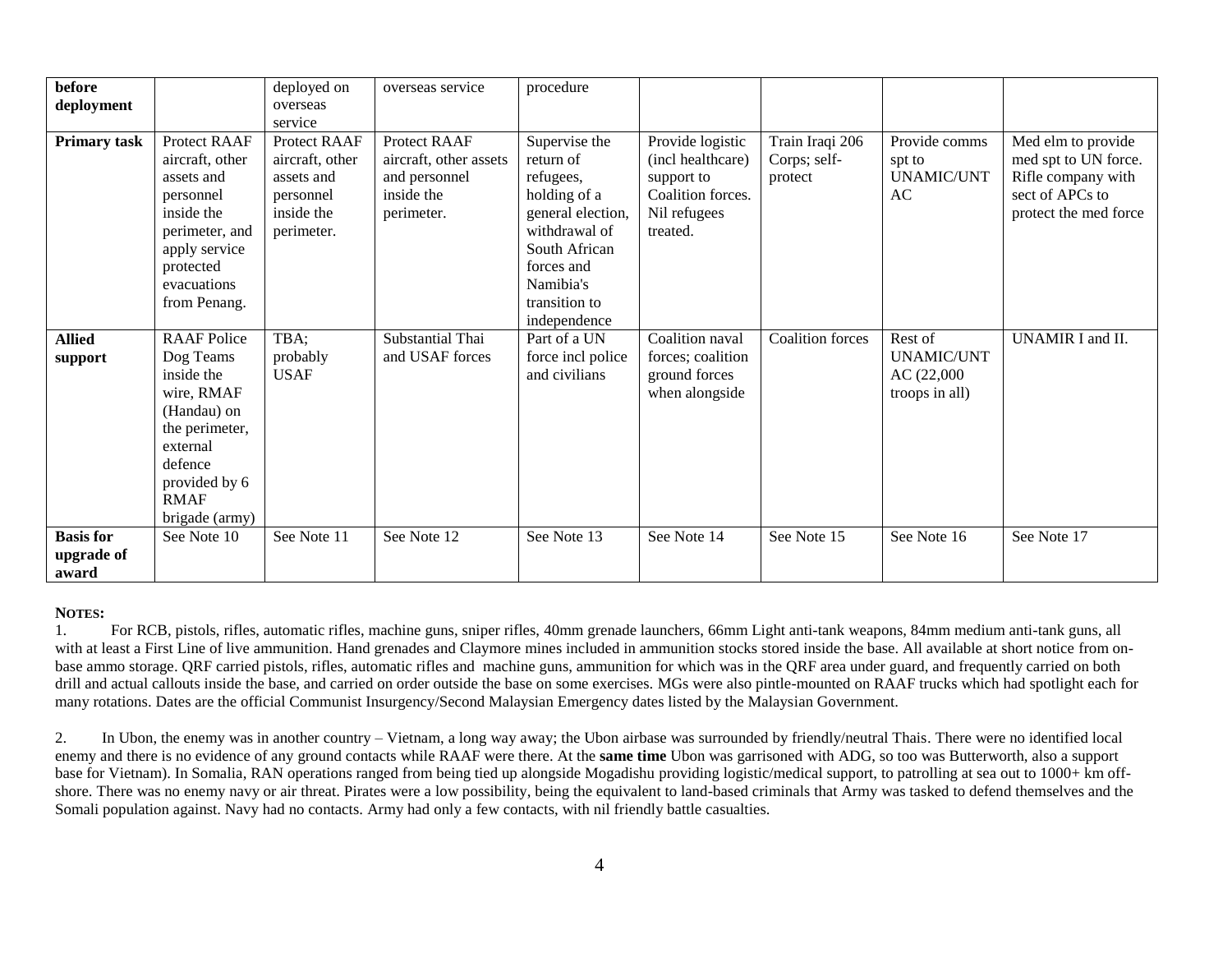3. An array of researched Malaysian publications list MAF casualties. See Document Database.

4. Operation OKRA also features a security force based on a rifle company with virtually identical tasks as those carried out by RCB at Butterworth. A similar protective force, called Force Protection Element, is doing the same in Afghanistan at Kabul. Two **other** separate groups are also in the Middle East – Air Task Group supporting the RAAF airstrikes and refueling operations based in UAE/Dubai/Qatar, and the second is the SOTG also conducting "training" in unspecified locations. Such service (some support personnel in the Middle East are not even armed) in support of operations in Iraq and Afghanistan attracted/s campaign medals without stepping foot in the hostile areas. These award decisions are good examples of the *Statement of Principles No 3*:

*To maintain the inherent fairness and integrity of the Australian system of honours and awards care must be taken that, in recognising service by some, the comparable service of others is not overlooked or degraded."*

5. The Operational Service Medal (OSM) replaced the AASM. The award criteria for the OSM is at: [http://www.defence.gov.au/Medals/\\_Master/docs/Australian/Since-75/AOSM-GMEO-Instrument-2015.pdf](http://www.defence.gov.au/Medals/_Master/docs/Australian/Since-75/AOSM-GMEO-Instrument-2015.pdf) and advised at DEFGRAM 188/2015.

6. RCB Research database Document 19751007 paras 5-6 gives evidence.

7. INQUIRY INTO UNRESOLVED RECOGNITION ISSUES FOR ROYAL AUSTRALIAN AIR FORCE PERSONNEL WHO SERVED AT UBON BETWEEN 1965 AND 1968. 18<sup>th</sup> February 2011. Item 60. The question then remains as to whether or not this was "warlike" or "non-warlike". Did the squadron face an objective danger? Did they "incur" danger? Even though no danger eventuated in the sense that there were no actual combat engagements, they were armed for combat and had been told by those who knew more of the situation that danger did exist and they must hold themselves in readiness to meet it, not at some indeterminable time in the future, but at five minutes notice. North Vietnamese sappers attacked after RAAF had left.

8. Medical force protected by 2 and then 2/4 RAR with F88 rifles and F89 LMGs, a section of armoured personnel carriers (armament included 30/50 cal MG combination). Two man crew also had personal wpns.

9. Deployment on 9 Nov 01 of four F18s and air and ground crew from 77 Sqn. Replaced in Feb 02 by same assets from 3 Sqn who RTA Australia 21 May 02. Several scrambles of planes occurred; all false alarms (no enemy). Nil ground threats. "No threat ever materialized" (Defence web site).

10. **RCB.** Still denied recognition of service as "warlike", despite all of these comparative upgrades/awards. RCB troops served approx. one month for 1 Nov 70-30 Aug 73, then for three months thereafter**.**

11. **Deigo Garcia**. Recognised as Warlike Service per 20011207 - *Determination of Warlike Service - VEA 86 - OP SLIPPER* (signed by Danna Vale Minister for DVA for and on behalf of the Minister for Defence on 7 Dec 01). See also [http://www.defence.gov.au/Medals/\\_Master/docs/Australian/Since-75/Australian-Active-Service-](http://www.defence.gov.au/Medals/_Master/docs/Australian/Since-75/Australian-Active-Service-Medal-ICAT-Instrument-2015.pdf)[Medal-ICAT-Instrument-2015.pdf](http://www.defence.gov.au/Medals/_Master/docs/Australian/Since-75/Australian-Active-Service-Medal-ICAT-Instrument-2015.pdf)

12. **Ubon**. **2000 Review of Service Entitlement Anomalies in Respect of SE Asian Service 1955-75**, under chap 6. See

[http://www.defence.gov.au/Medals/\\_Master/docs/Reviews-Reports/Review-Service-Anomalies-South-East-Asian.pdf,](http://www.defence.gov.au/Medals/_Master/docs/Reviews-Reports/Review-Service-Anomalies-South-East-Asian.pdf) p73: **Conclusion** … the period of service at Ubon in the period 1965-1968 was warlike in nature. Their service, most certainly comparable with many other groups of all three services in other similar limited conflicts, should properly be rewarded with the appropriate repatriation and medal entitlements. **Recommendations** It is recommended that RAAF service at Ubon:

… b. in the period 25 Jun 65 until the Squadron was withdrawn on 31 Aug 68 be classified as "warlike" operational service and that personnel be eligible for the appropriate repatriation and medal entitlements.